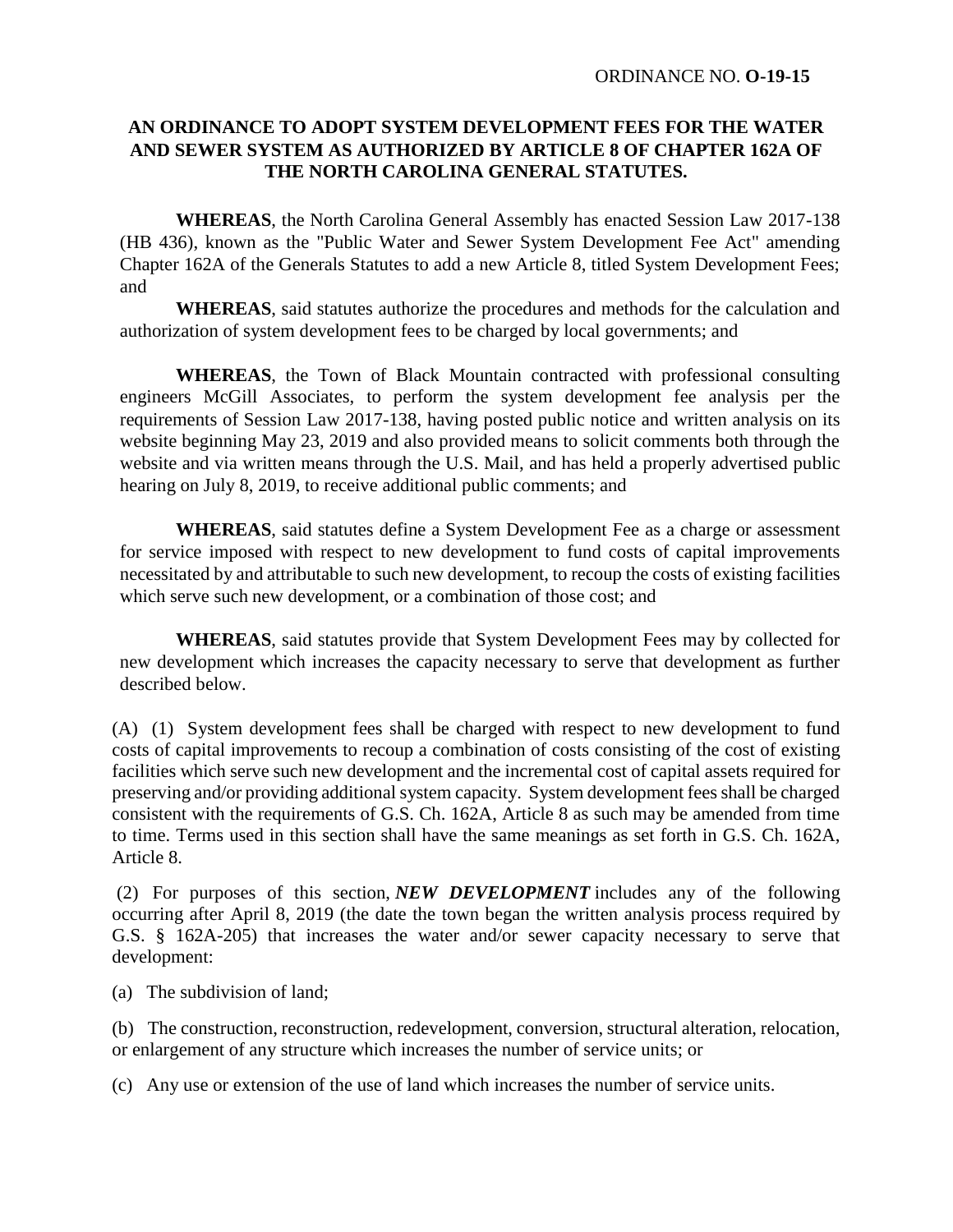(B) Beginning on the effective date of this section, system development fees shall apply to all new development except for fire line connections.

(C) System development fees shall not include and separate charges may be assessed for:

(1) A charge or fee to pay administrative, plan review, or inspection costs associated with permits required for development.

(2) Tap or hookup charges for the purpose of reimbursing the town for the actual costs of connecting the service unit to the system.

(3) Availability charges.

(4) Dedication of capital improvements onsite, adjacent, or ancillary to a development absent a written agreement providing credit or reimbursement to the developer pursuant to G.S. §§ 160A-320, 160A-499 or G.S. Ch. 160A, Art. 19, Part 3D as the same may be amended from time to time.

(5) Reimbursement to the town for its expenses in constructing or providing for water or sewer utility capital improvements adjacent or ancillary to the development if the owner or developer has agreed to be financially responsible for such expenses; however, such reimbursement shall be credited to any system development fee charged as required per G.S § 162-207(c).

(D) System development fees will not be charged on buildings or other improvements constructed to replace like buildings provided that the replacement will not result in any increased capacity requirements over that required to serve the replaced building. System development fees are transferable between locations on different parcels of property as long as the parcels are contiguous or separated only by a street or alley and part of a single or multi-phased project shown on an approved site plan at the time of issuance of a building permit.

(E) (1) For new development involving the subdivision of land, the system development fee shall be collected at the later of the time of plat recordation, or when water or sewer service is committed by the town.

(2) For all other new development, system development fees are due at the earlier of the time of application for connection of the individual unit of development to the service or facilities, or when water or sewer service is committed by the town.

(3) For purposes of this section, water service shall be deemed committed by the town at such time as the Public Works Department has approved the connection and building permit(s) for the development are issued. Fees shall be assessed based on the schedule of fees in effect at the time the fees are collected.

(F) Additions, alterations to or replacements or change in use of existing buildings shall be required to pay a system development fee based on the rates applicable at the time of connection or at the time such addition, alteration, replacement or change in use is placed into service. When a change in use occurs, the new use will pay the difference calculated between the existing use and the proposed use.

(G) Buildings that contain more than one use shall have the system development fee calculated from the sum of each use in the building.